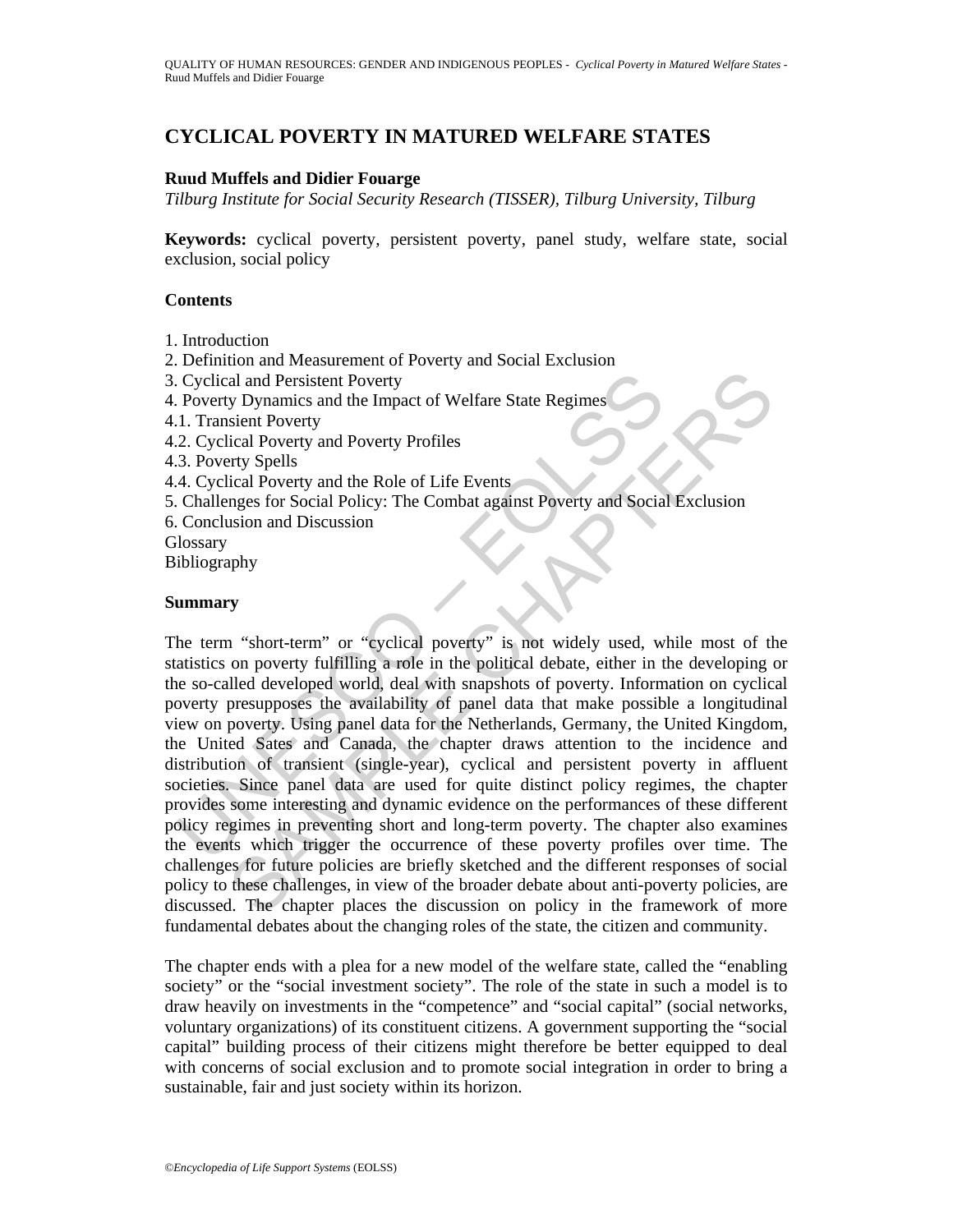### **1. Introduction**

efinitions of poverty and social exclusion within such a dynamic per-<br>ey relate to the standard snapshot approach. In a subsequent seeticy<br>cyclical poverty is compared with the range of familiar notions<br>coverty as they exi as of poverty and social exclusion within such a dynamic perspective and hote to the standed sangledo approach. In a subsequent section the notion of notion to poverty" is compared with the range of familitar notions of l The term "short-term" or "cyclical poverty" is not widely used, while most of the statistics on poverty fulfilling a role in the political debate, either in the developing or the so-called developed world, deal with snapshots of poverty. Information on cyclical poverty presupposes the availability of panel data (repeated survey with the same person) that make possible a longitudinal picture of the changes in poverty statuses of individuals and households over time [see *Global Dimensions of Poverty and particularly Poverty Dynamics*]. However, panel data are not readily available yet, especially in developing countries, a fact which must be attributed to lack of resources since these panel studies are rather expensive and technically very complicated to handle. The first section of this paper deals, therefore, first with clarification of the definitions of poverty and social exclusion within such a dynamic perspective and how they relate to the standard snapshot approach. In a subsequent section the notion of "cyclical poverty" is compared with the range of familiar notions of longitudinal poverty as they exist in the literature -- such as recurrent, occasional, single-year, incidental and persistent poverty. Through the use of panel data for a number of European countries as well as the United Sates and Canada in this section, more insight is given into the incidence and distribution of cyclical poverty in affluent societies. Since panel data are used for the US, Canada, the UK, Germany and the Netherlands, it is possible to compare the outcomes for clearly distinct types of welfare state regimes [see *Poverty Perspectives and Public Actions Programs*]. Then, the focus shifts to the events triggering the occurrence of various poverty profiles over time. The interest focuses on the sort of mechanisms and causes that might explain the huge income mobility and the occurrence of large flows of people entering and escaping income poverty. In the next section of the paper, the role of social policy and welfare state regimes is briefly discussed. The paper ends with a concluding section on the future of welfare state policies in dealing with longitudinal poverty [see *Poverty in the Developed Countries of the World*].

# **2. Definition and Measurement of Poverty and Social Exclusion**

In the literature on poverty a distinction can be made between definitions of income poverty and of relative deprivation [see *Concepts of Poverty*]. Reference is often made to the distinction made by Stein Ringen between direct (income definitions) and indirect (consumption or deprivation related) definitions of poverty. Related distinctions were made by Sen on the direct and income method and by Atkinson on the minimum level of resources and the broader notion of the minimum standard of living. The income method is mono-dimensional, focusing solely on income, whereas the deprivation method is multi-dimensional, covering a broad set of indicators for the measurement of people's actual living conditions or living standards. The multidimensional approach has some support in the academic debate at the international level, at least in the developed countries, and also the World Bank in their World Development Reports has shown increased interest in the multidimensional approach.

From an economic point of view, poverty is perceived either as a state of low consumption or, more subjectively, of low welfare. Economists, therefore, first of all have adopted either the standard "budget-line approach" or one modified into a money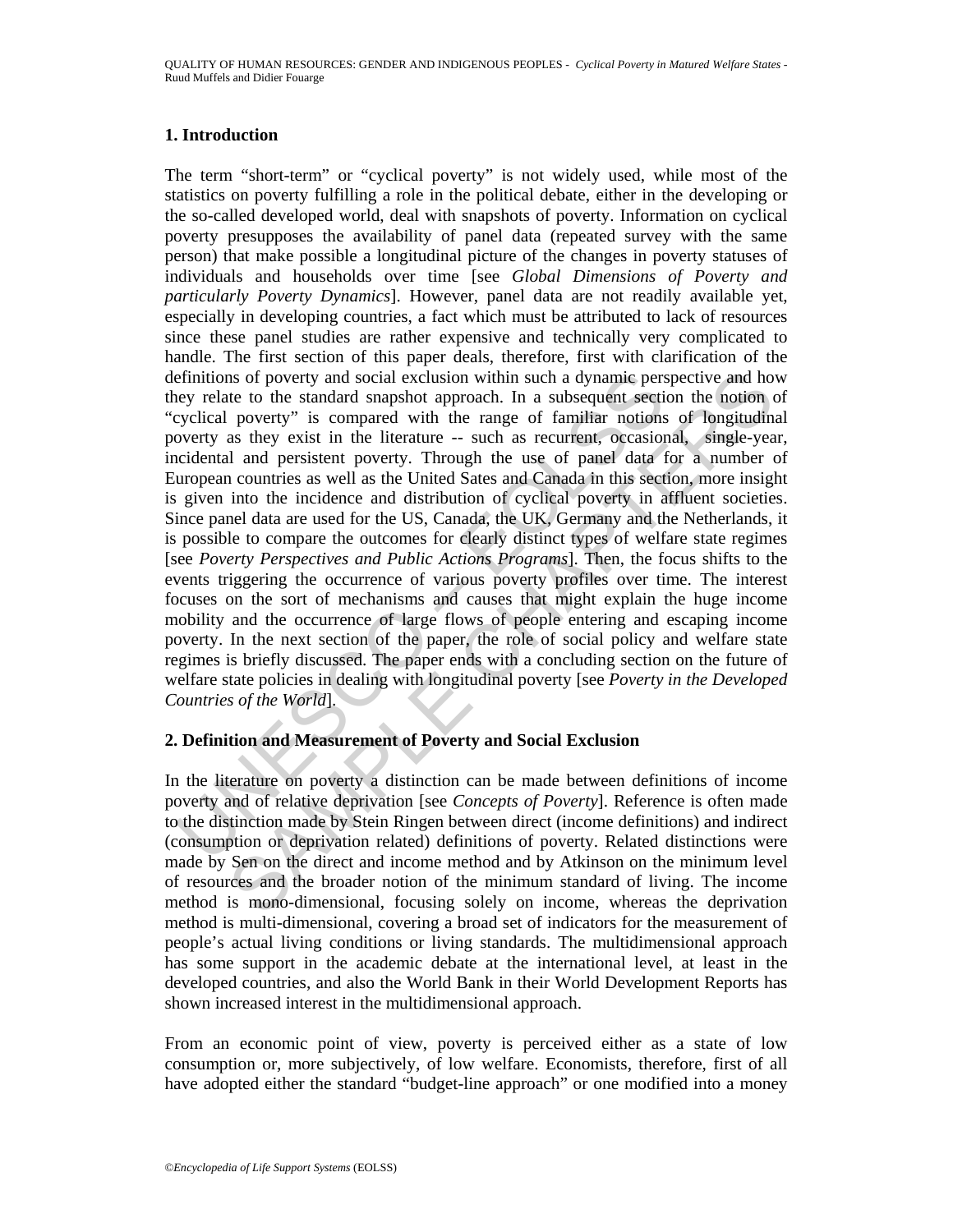income/transferred expenditure poverty line (as the US poverty line). The first one is based on assessing a minimum basket of goods or nutritional standards which are needed to attain a minimum standard of living. The budget-line was originally perceived as an absolute poverty line because it was based on a basket of goods required to maintain a minimum standard of living. The expenditure line is a budget line that is transferred into a money equivalent. In the US budget-line approach it is the money equivalent of the basic food package, multiplied by three, that is required for people to meet the minimum nutritional standards..

However, in the course of time with the increasing affluence of American society, the level of the line has been adjusted to changes in opinions as to what the minimum package should be. The level of the American poverty line is therefore not a hungry or starvation line anymore but a relative poverty line that reflects the rising and high living standards within the American society. In the approach adopted in a number of EUROSTAT (Statistical Bureau of the European Union) reports on the issue, the expenditure line was set at 50% of the median equivalent level of expenditures assessed on the basis of a representative survey. Hence, the expenditure line is also a relative poverty line that has little to do with the sort of absolute poverty lines that are used in the debate about poverty at the global level.

arvation line anymore but a relative poverty line that reflects the risin<br>andards within the American society. In the approach adopted<br>UROSTAT (Statistical Bureau of the European Union) reports of<br>expenditure line was set n line anymore but a relative poverty line that reflects the rising and high livin<br>s within the American society. In the approach adopted in a number<br>of the statistical Bureau of the European Uniom) reports on the issue, t The World Bank in their reports on poverty use the one and two dollar a day level as the low and upper poverty line. These sorts of poverty lines might correctly be called hunger or starvation lines; if such a line were used to measure poverty in an affluent society nobody would be found actually to live in poverty. But in 1998 one in four to five people in developing countries (24%) had to live on less than \$1 a day and thus earn incomes even below this austere poverty line. The World Bank in its recent Human Development Report also applied a relative country-specific poverty line based on the 1993 average consumption level in each country. This expenditure line has been calculated as the money equivalent of one-third of the average consumption level in each country, at 1993 purchasing power parity. This expenditure line is shown in some cases to be equal to \$1.6 a day which is 60% higher than the \$1 line and therefore reveals much higher base lines for the poverty rates in many countries, particularly those with higher average consumption. For the whole set of developing countries the proportional poor went up from 24%, according to the austere absolute line, to 32% according to the relative poverty line in 1998.

The poverty lines used in affluent societies are shown to share their relative nature. That holds *a fortiori* for the so-called subjective poverty lines, which are based on subjective evaluations of people of their income. Subjective approaches are based on questions in representative surveys about what level of household income people would consider as sufficient to maintain a minimum standard of living or, in other words, how much money the respondent thinks the household needs just to make ends meet. People with incomes at the threshold level are then considered to be the experts best qualified to make a judgment about the income they consider just sufficient or that they need just to make ends meet. Equivalence scales are derived from the answers of the respondents themselves and do not need to be imposed by the researcher or the politician. Subjective poverty lines are valuable in providing information about whether objectively- or politically-defined, social minimum standards in society are sufficient to meet the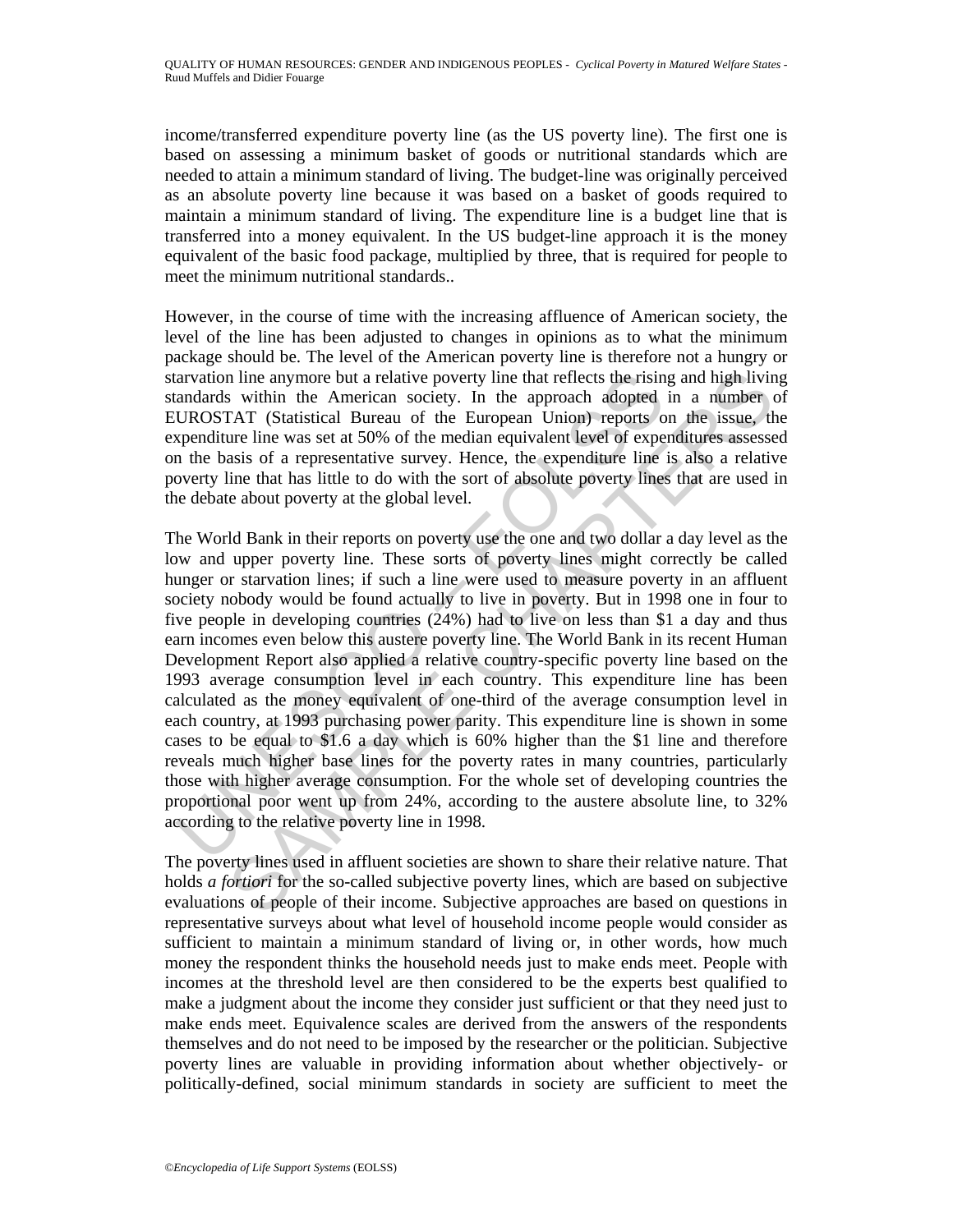perceived minimum income needs of the population.

#### *A broader view*

mderstanding of these new phenomena of poverty in the developed<br>ider perspective on poverty that is reflected in the notions of relative<br>orial exclusion [see *Concepts of Poverty*]. The concept of social<br>orbinant within th maylor of these new phenomena of poverty in the developed world calls for spective on poverty in the coring that is reflected in the notions of relative depirvation and reduction is exclusion is exclusion is also that with However, any reflection on the social position of the poor in modern affluent societies needs a much broader basis than the simple focus on income or consumption, which leaves aside the socio-psychological and societal or non-monetary aspects of poverty. According to this view the societal and non-monetary aspects of poverty might be held responsible for what a Dutch researcher eloquently called the "Devil's Circle of Poverty". Particular groups of people in society were apparently unable to escape poverty quickly after having entered it. Persistent and recurrent poverty seem to be of increasing concern within the poverty debate in affluent, developed societies. The understanding of these new phenomena of poverty in the developed world calls for a wider perspective on poverty that is reflected in the notions of relative deprivation and *social exclusion* [see *Concepts of Poverty*]. The concept of social exclusion is also dominant within the European social policy debate, particularly when it achieved a legal basis in the social protocol of the 1992 Maastricht Treaty and in the new article 137 of the Amsterdam Treaty in 1997*.* The use of these new concepts reflects the need for a more comprehensive poverty concept that is associated with the notion of lack of participation in the common life-style of society, including attachment to various institutional, social, cultural and political ties within that society. It refers to a limited access for particular vulnerable groups in society to the most common societal resources available to the "modal" citizen. In this interpretation the concept of poverty bears close resemblance to the notion of exclusion from *full citizenship*, defined in terms of access to a satisfactory income, good health, decent housing, a satisfactory social network, sufficient education and access to paid work. The non-monetary approach fits therefore into a more general framework of "relative deprivation". It involves both Townsend's "lifestyle" and Mack and Lansley's "consumption deprivation index" approach. These deprivation poverty approaches are generally based on a more or less extended and inclusive list of deprivation-related dichotomous items (having good health or not, etc.) posed to a representative sample of the population. Deprivation is defined as "enforced lack of items" on a deprivation scale. Only when a person for financial reasons does not possess an item which (s)he considers a necessity is (s)he considered deprived of that item. People are considered deprivation-poor whenever their resources are below a certain empirically-assessed, cut-off point on the distribution of deprivation scores (lacking x or more items).

The World Bank uses the term "vulnerability" to illustrate the multi-dimensional nature of poverty. The World Bank distinguishes several dimensions underlying this concept: the number of physical assets, human capital (education), diversification of income sources, links to networks (household's social capital), participation in the formal safety net and access to credit markets for consumption smoothing. According to the definition of the World Bank, vulnerability is the risk that a household or individual will experience an episode of income- or health-poverty over time. Hence, *vulnerability* is a dynamic concept. This brings us to the *time dimension* of poverty which is crucial for a good understanding of the phenomenon in modern societies.

The time dimension brings an essential distinction to the fore between static and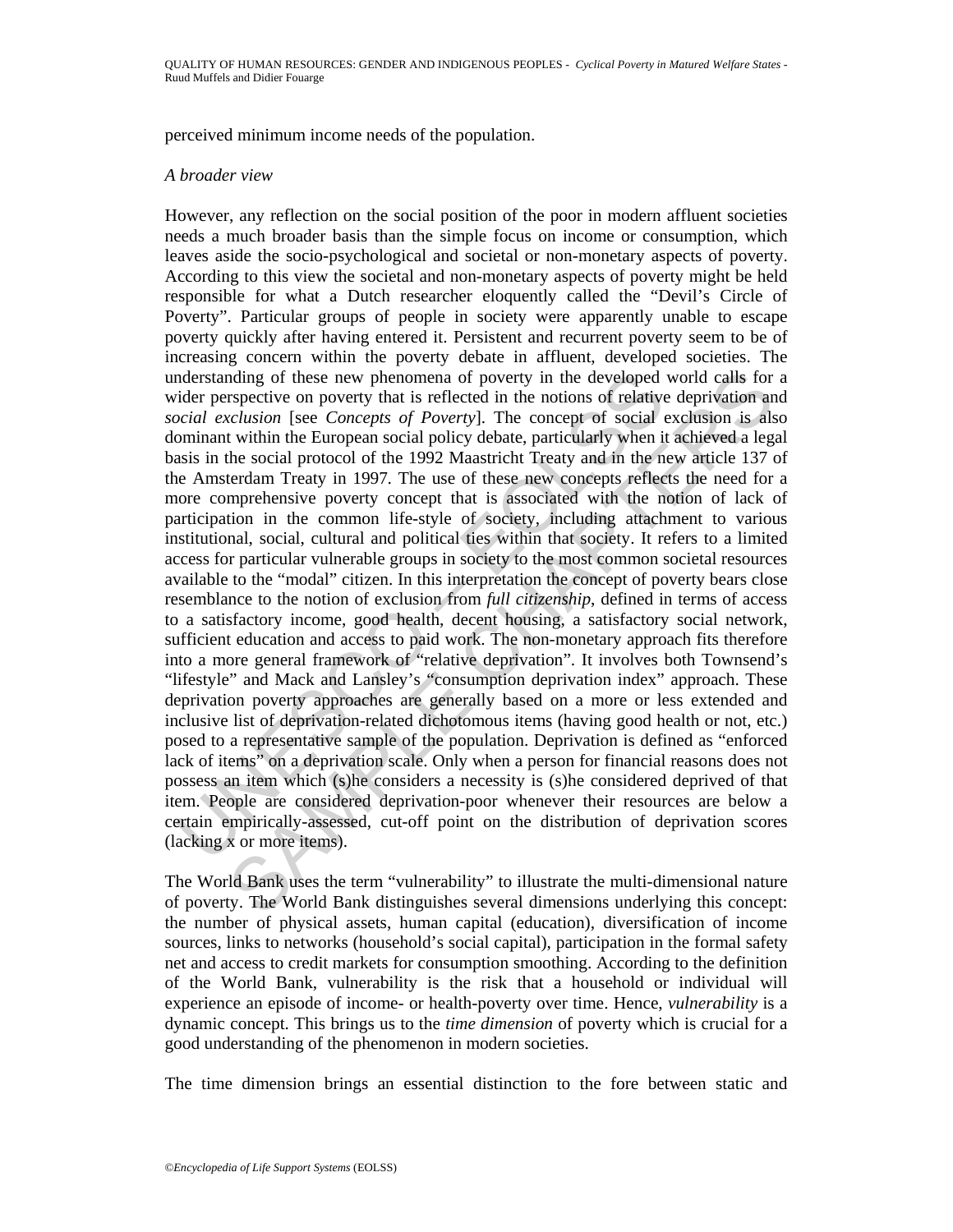dynamic approaches to poverty. A static approach pertains to actual states or situations (stocks) of poverty whereas a dynamic approach points to changes in poverty statuses over time, and processes causing people to move into or out of poverty. In Table 1 the matrix combining the twin concepts "direct-indirect" and "static-dynamic" is depicted.

The definition of *impoverishment* (cell 1.1) pertains to life-course processes (life events) because of which people enter income poverty (cell 1.2), whereas the definition of *social exclusion* (cell 2.1) points to exclusion processes eventually leading to a state of so-called relative deprivation (cell 2.2). In the meaning of processes, both definitions of impoverishment and social exclusion refer to chains of life events causing people's income and living conditions to deteriorate gradually over time because of which, eventually, a state of income poverty or relative deprivation might be attained. Both processes of impoverishment and social exclusion might be triggered by *internal* or *external economic shocks,* causing people's employment, social security or welfare statuses to change abruptly in the course of time. Internal shocks are related to endogenous idiosyncratic life events that are associated with individual life biographies (marriage, divorce, separation, death), whereas external shocks are associated with commonly-shared and exogenous life events, occurring independently of individual life course decisions, like a (civil) war or a natural catastrophe.

| external economic shocks, causing people's employment, social security or welfare<br>statuses to change abruptly in the course of time. Internal shocks are related to<br>endogenous idiosyncratic life events that are associated with individual life biographies<br>(marriage, divorce, separation, death), whereas external shocks are associated with<br>commonly-shared and exogenous life events, occurring independently of individual life<br>course decisions, like a (civil) war or a natural catastrophe. |                      |                                                                |
|-----------------------------------------------------------------------------------------------------------------------------------------------------------------------------------------------------------------------------------------------------------------------------------------------------------------------------------------------------------------------------------------------------------------------------------------------------------------------------------------------------------------------|----------------------|----------------------------------------------------------------|
|                                                                                                                                                                                                                                                                                                                                                                                                                                                                                                                       | Processes (flows)    | <b>States (stocks)</b>                                         |
| Income (indirect)<br>definition                                                                                                                                                                                                                                                                                                                                                                                                                                                                                       | 1.1 Impoverishment   | 1.2<br><i>Income</i><br>poverty<br>(insecurity of subsistence) |
| Consumption,                                                                                                                                                                                                                                                                                                                                                                                                                                                                                                          | 2.1 Social exclusion | 2.2 Relative deprivation                                       |
| deprivation (direct)                                                                                                                                                                                                                                                                                                                                                                                                                                                                                                  |                      | disadvantage,<br><i>(social)</i>                               |
| definition                                                                                                                                                                                                                                                                                                                                                                                                                                                                                                            |                      | vulnerability)                                                 |
| Table 1: Static and Dynamic Definitions of Poverty and Social Exclusion<br>Internal shocks co-determined by individual life-course decisions might be emerging                                                                                                                                                                                                                                                                                                                                                        |                      |                                                                |
| also because of the typical features of the social system, and particularly its institutional                                                                                                                                                                                                                                                                                                                                                                                                                         |                      |                                                                |
| set-up. Institutions are set-up to offer opportunities but at the same time impose<br>constraints (e.g., minimum wage regulations, implicit tax rates, entitlement conditions,                                                                                                                                                                                                                                                                                                                                        |                      |                                                                |
| benefit levels, and guards against malfunctioning, corruption or inefficiencies etc.) on                                                                                                                                                                                                                                                                                                                                                                                                                              |                      |                                                                |
| people's behavior. The resulting institutional set-up offers an amalgam of concrete                                                                                                                                                                                                                                                                                                                                                                                                                                   |                      |                                                                |
| social rights and duties which, however, for some particular vulnerable groups in<br>iatre angle og the single ruiderned, the long-tenne disobled and some ethnic spenne                                                                                                                                                                                                                                                                                                                                              |                      |                                                                |

# Table 1: Static and Dynamic Definitions of Poverty and Social Exclusion

Internal shocks co-determined by individual life-course decisions might be emerging also because of the typical features of the social system, and particularly its institutional set-up. Institutions are set-up to offer opportunities but at the same time impose constraints (e.g., minimum wage regulations, implicit tax rates, entitlement conditions, benefit levels, and guards against malfunctioning, corruption or inefficiencies etc.) on people's behavior. The resulting institutional set-up offers an amalgam of concrete social rights and duties which, however, for some particular vulnerable groups in society, such as the single widowed, the long-term disabled and some ethnic groups, appears insufficient to protect tham against problems of exclusion and poverty. Moreover, stigmatization, discouragement effects and "moral hazard" seem to reinforce these problems. People dependent on welfare are sometimes stigmatized by employers, for example, and therefore are not offered the job opportunities needed to escape from welfare. Discouragement effects occur whenever the "unemployed worker", because of lack of success in past application experiences, is discouraged from searching for a paid job and therefore stays unemployed longer. Moral hazard behavior is at stake when people consume more of the social benefits than is strictly needed because of the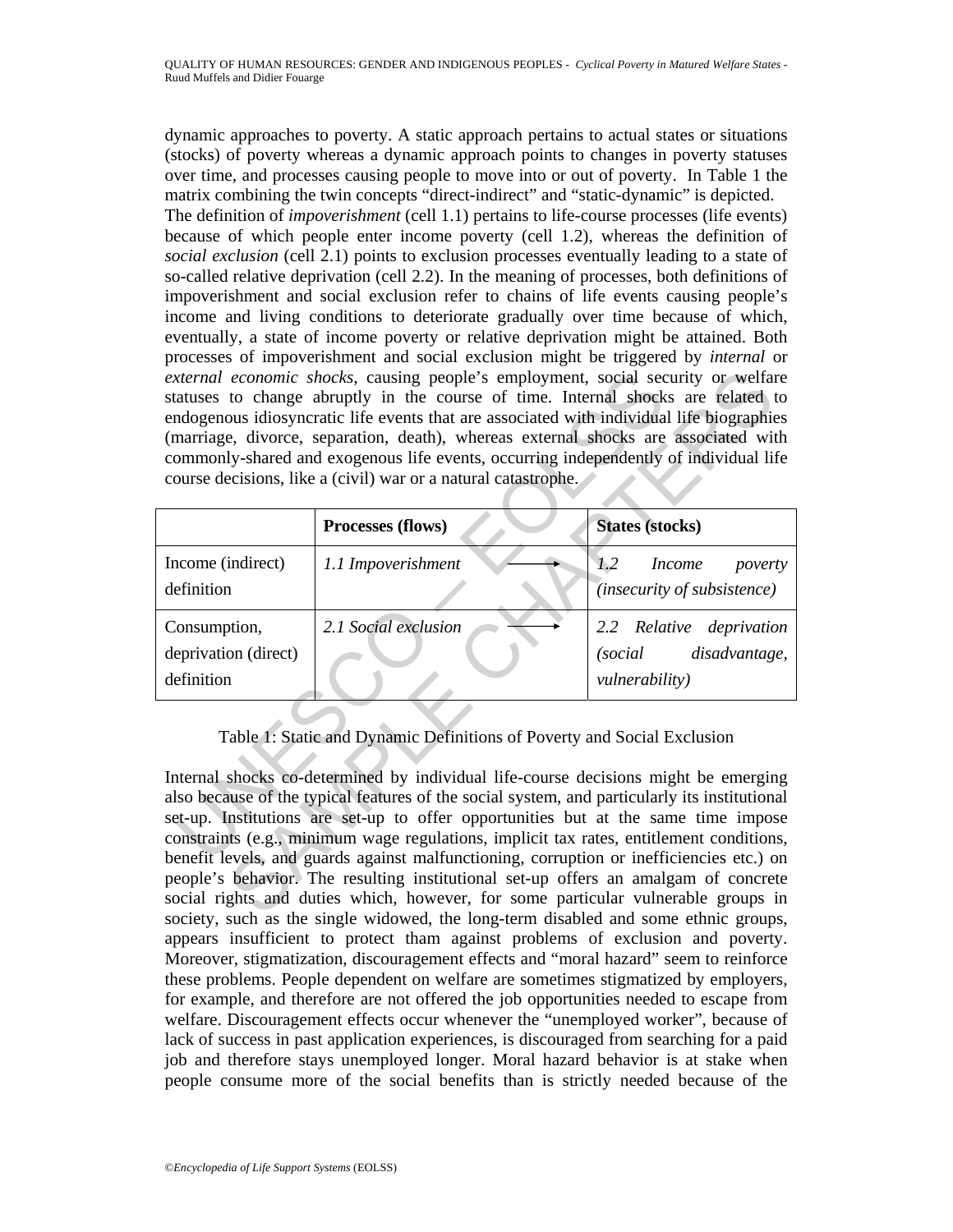existence of generous social benefits. But also just because of being unlucky or subject to discriminatory practices [see *Case Poverty*], situations of income poverty and relative deprivation tend to be sustained, causing welfare dependency and eventually contribute to processes of impoverishment and social exclusion [see *Understanding the Meaning of Poverty]*.

In the conventional approach there is little consideration for the longitudinal aspect of poverty. In modern dynamic societies what really matters for people is how their poverty statuses evolve over time: whether they are able to deal with temporary income shocks and to avoid cyclical and persistent poverty. The question addressed in this chapter is how stable or unstable income positions are over time and whether poverty is a persistent or a cyclical phenomenon. The interest focuses, therefore, on longitudinal patterns of poverty and deprivation, and on the factors which determine the processes of *impoverishment* and *exclusion* from average living standards. The longitudinal approach adds the time dimension to the static poverty concept, which makes it fundamentally different. As the British researcher Walker in the early 1990s argued, it is not just another dimension: "It is the medium within which poverty occurs and shapes the experience of being poor".

The aim of this chapter is therefore to bring to the fore the question of what sort of hypothesis might be raised about the changing features of poverty in modern societies. A related issue is how policies should deal with changing patterns of poverty over time. If indeed short-term poverty tends to be of more concern in western societies in the modern era, how should policies deal with that issue and should they deal differently with cyclical poverty compared to single year or incidental and persistent poverty?

# **3. Cyclical and Persistent Poverty: Poverty Profiles**

atterns of poverty and deprivation, and on the factors which determine<br>metalment and exclusion from average living standards. The longit<br>dds the time dimension to the static poverty concept, which makes<br>dds the time dimens of poverty and deprivation, and on the factors which determine the processes comment and exclusion from average living standards. The longitudinal approach time dimension to the state poverty concept, which makes it funda Given the time dimension of poverty one should take into account that once individuals have entered poverty they do not necessarily have to stay in poverty for extended periods. People may be able to move into and out of poverty rapidly and, hence, experience multiple instances of short-term or temporary poverty. This phenomenon of *recurrent poverty* will in the sequence be called *cyclical* poverty. In developing countries cyclical poverty would mean that people lack the resources occasionally to secure their basic needs, due to natural disasters or inefficient agricultural production. In developed countries short-term poverty might arise from the fluctuations in the business cycle, causing people to become unemployed, retired or partially disabled, or from adverse economic shocks they may be exposed to. Modern, rapidly evolving societies have, according to the German sociologist, Ulrich Beck, evolved into "risk societies" where large numbers of people are increasingly exposed to a wide range of social risks. Poverty has become, therefore, a new social feature because it is now much more widespread among the population ("democratization of poverty"). Poverty statuses might therefore change quickly due to adverse economic shocks caused by changes in global economic conditions, changes in labor markets, changes in social welfare arrangements, changes in domestic policies and changes in individual life-biographies.

Time should therefore also be part of the definition of poverty itself, because the subjective experiences of short-term and long-term poverty, the welfare assigned to the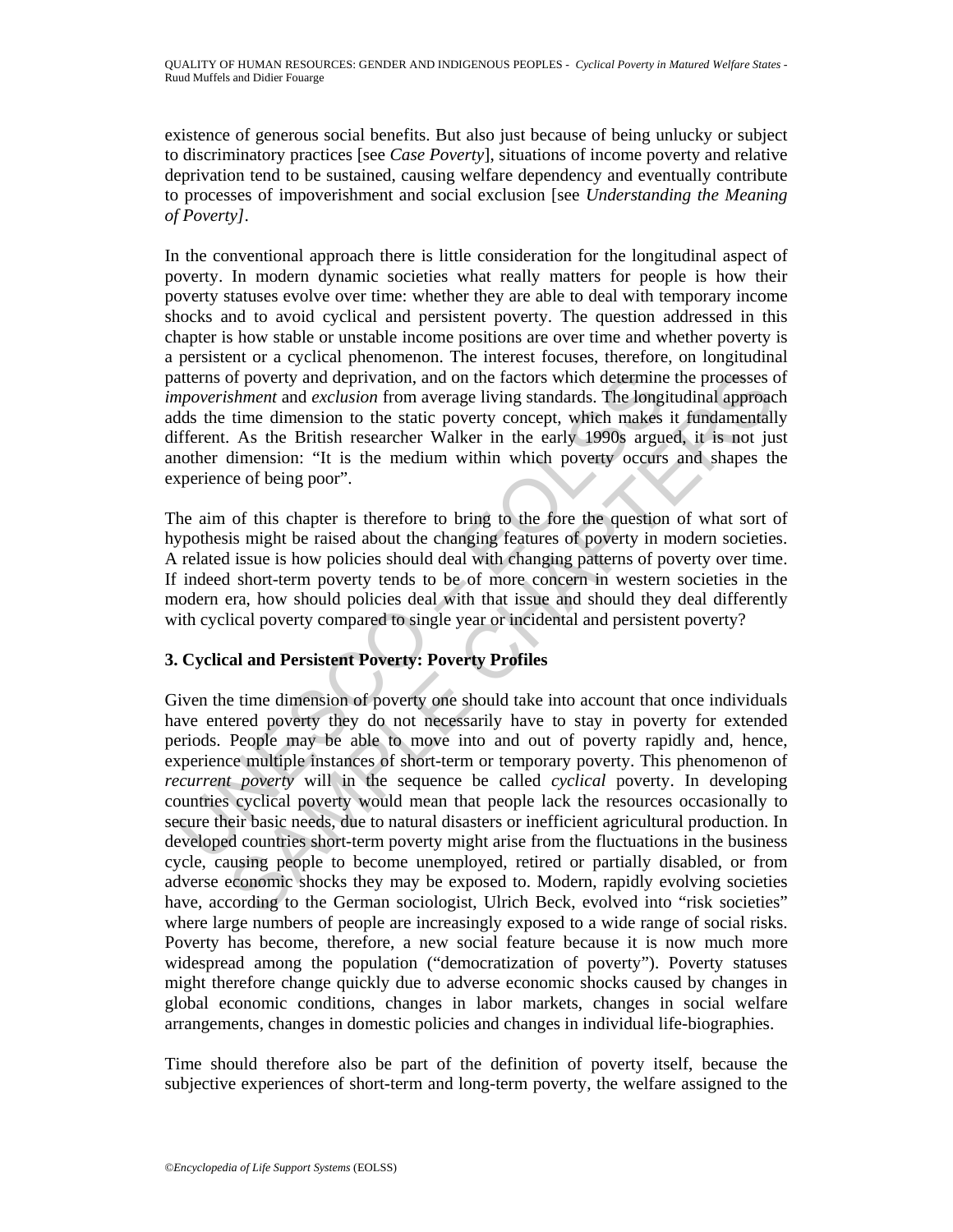standard of living in each case, and the strategies to cope with poverty and exclusion at the individual level are quite distinct. In the short run people may be able to make ends meet by drawing on their savings and reducing their expenditure, but in the longer run these strategies are often insufficient to cope with the income shortfall. In the longer run persistent poverty might be at stake.

uch chances to escape (persistent poor). The goal of alleviating po<br>uch chances to escape (persistent poor). The goal of alleviating and<br>statet potenty can be unpleasant but is not life threatening and in so<br>instant povert ances to escape (persistent poor). The goal of alleviating poverty, as moder<br>atates pursue it, matters a great deal more in the longer than in the short term<br>overty can be unpleasant but is not life threatening and in some Research on the topic of poverty shows that, from a dynamic perspective, poverty has two *images*, which occur simultaneously. On the one hand, there is a great deal of mobility and turnover in the stock of people living in poverty. A part of the poor population remains in poverty only for short periods but might return quickly after having left it (cyclical poverty). On the other hand, a substantial proportion of poor people are exposed to the risk of staying in poverty for long periods without having much chances to escape (persistent poor). The goal of alleviating poverty, as modern welfare states pursue it, matters a great deal more in the longer than in the short term. Instant poverty can be unpleasant but is not life threatening and in some circumstances hardly matters at all. Many of us have been temporarily poor as students, or experienced short periods of poverty between jobs, being forced to run down savings, borrow and belt-tighten. Medium and long-term poverty, on the other hand, and frequent movements into and out of poverty, cause serious distress and often detaches people from their normal social networks, leisure pursuits and "mainstream" lifestyle. It might discourage people from applying for jobs and from entering the labor market because of its negative effect on the incentive to work. It therefore might, in the longer term, create welfare dependency and exclusion from social networks and normal life-styles [see *Poverty and Life Support Systems*]. Policies should be designed in such a way that they promote economic mobility and prevent welfare dependency and social exclusion. By comparison of almost prototypical welfare states over the short and medium term, one may address the question of how well different welfare state regimes perform in terms of combating longitudinal poverty. These policy achievements are assessed on the basis of panel data for a number of European countries and for Canada and the United States. But the focus should move away from the snapshots of poverty in society to the distribution of poverty across the population in a time perspective. Particularly, its recurrent cyclical nature and therewith the *prevalence of poverty* in society over time should be subject to the concern of academic researchers, policy makers and politicians even in modern societies [see *Poverty Research*].

The distribution of poverty over time depends on the level of income mobility, the duration of poverty spells and the extent of recurrent or cyclical poverty. The length of the spell is measured by the well-known spell-approach as proposed by the American researchers Bane and Ellwood in the early 1980s. This method is derived from life-table and survival analyses in biological research. It gives information about the exit or escape rate out of poverty proportional to the number of years of residence in poverty. Whereas these exit rates give information on the income mobility, the survival probabilities (the reverse of the exit rates) render insight into the stability of income positions over time. The extent of *recurrent or cyclical* poverty can be measured by looking at the frequency of poverty hits during the observation period. Eventually, the volatility or stability of poverty can be measured in several ways, among which is the earlier explained life-table or spell-approach that gives information about the conditional probability of persistent poverty. If persistent poverty is defined as being in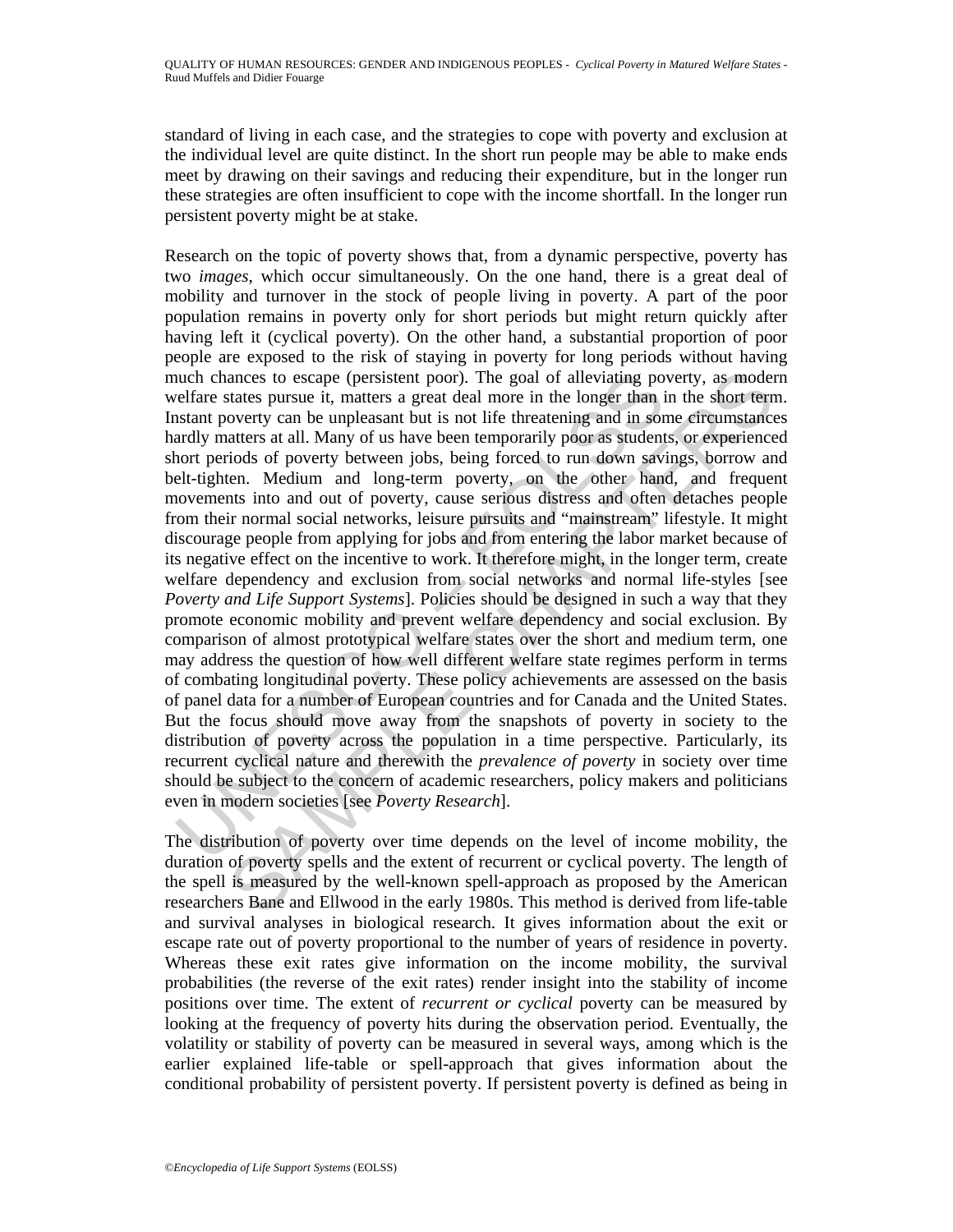poverty for three consecutive years than the spell approach provides estimates of the average probability of being poor for three years or longer. A simpler method is to look at the *number of years in poverty* and to calculate the proportion of people who are in poverty for a chosen number of years without taking into consideration that some spells are uncompleted. The estimated percentages of persistent poverty are therefore somewhat biased upwards in this measure since no correction is made for left and right censoring, meaning that no adjustment is made for the number of uncompleted spells at the start or at the end of the observation period. Therefore poverty appears slightly longer than if such a correction had been made.

### *Poverty profiles*

But, apart from viewing the dimensions separately, it is also feasible to combine these three dimensions into one measure that may capture information on the various and divergent poverty patterns over time. This measure might be called the *"poverty profile"* and it provides information simultaneously about the size of transient, cyclical and persistent poverty. This measure summarizes the information in the data on the various types of poverty profiles:

- The persistent non-poor (never poor in the observation period);
- The transient poor (once poor in the observation period);
- The recurrent or cyclical poor (more than once poor but never longer than x-1) years);
- The persistent poor (poor for a consecutive period of x years).

Interior with the dimensions separately, it is also feasible<br>the dimensions into one measure that may capture information on<br>twergent poverty patterns over time. This measure might be call<br>orgine the vert poverty patterns the moment of the dimensions separately, it is also feasible to combine these mentsions into one measure that may capture information on the various and the poverint power in the various and it provides information simulta The value for x (the number of years) in the definition of persistent poverty has to be chosen by the researcher or the politician and depends on the length of the observation period and the distribution of poverty risks over time in society. The value for x of 3 years for presenting information on persistency of poverty (being poor for at least three consecutive years) is rather arbitrary. For the few countries for which longer running panel-data are available, it is found that the likelihood of residing in poverty for longer than 3 years is extremely low (the average duration is about 1.5 to 2.5 years in developed countries). It can also be shown that the likelihood of escaping poverty diminishes rapidly after having resided in poverty for two or more years.

# TO ACCESS ALL THE **24 PAGES** OF THIS CHAPTER, Visi[t: http://www.eolss.net/Eolss-sampleAllChapter.aspx](https://www.eolss.net/ebooklib/sc_cart.aspx?File=E1-15-01-05)

#### **Bibliography**

- - -

Antolin, P., T.-T. Dang and H. Oxley (1999). *Poverty Dynamics in four OECD countries*. Economic Department Working Papers, no. 212, OECD, Paris. [This paper shows the results of the comparative